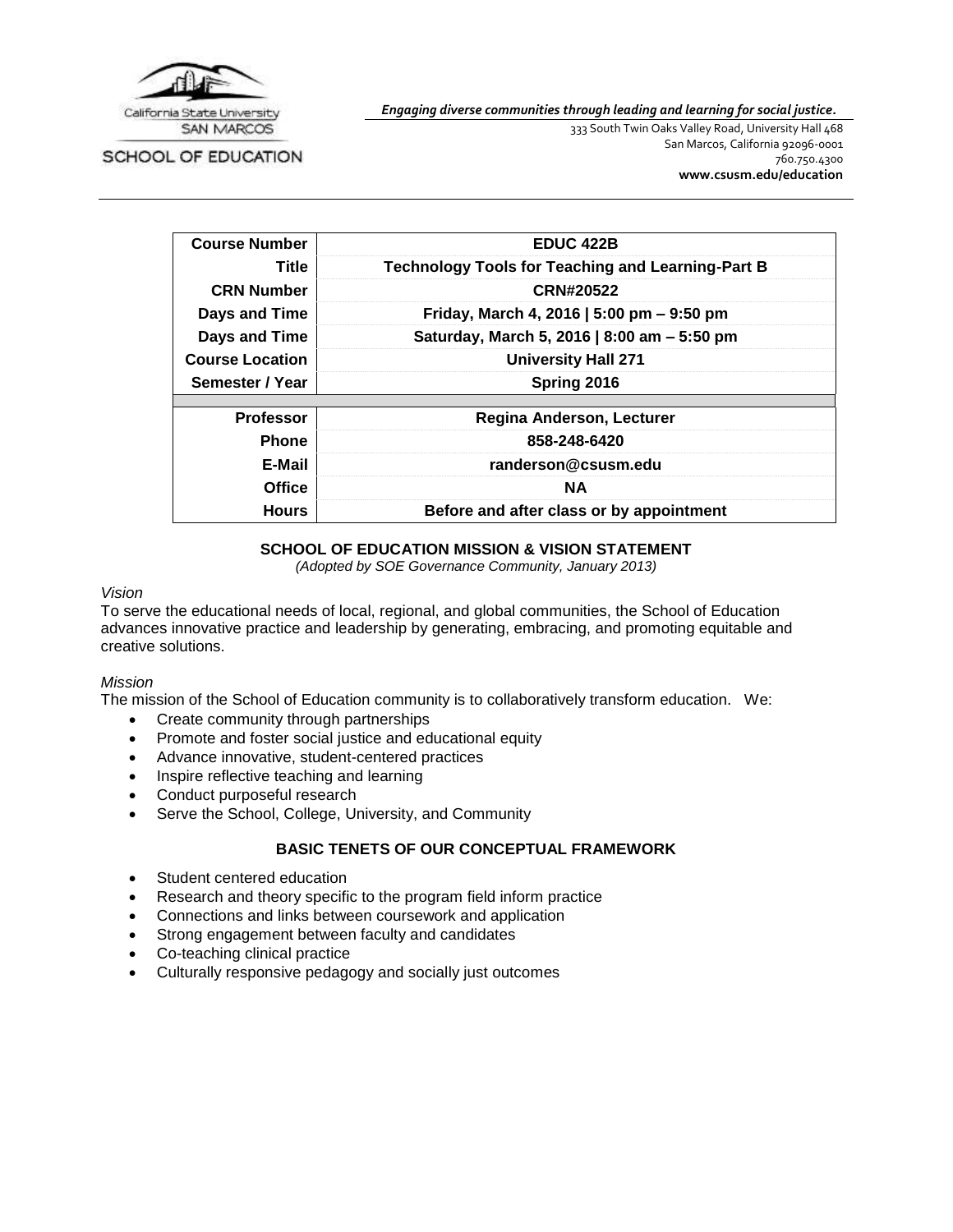# **TABLE OF CONTENTS**

| ISTE National Educational Technology Standards (NETS.T) and Performance Indicators for Teachers4 |  |
|--------------------------------------------------------------------------------------------------|--|
|                                                                                                  |  |
|                                                                                                  |  |
|                                                                                                  |  |
|                                                                                                  |  |
|                                                                                                  |  |
|                                                                                                  |  |
|                                                                                                  |  |
|                                                                                                  |  |
|                                                                                                  |  |
|                                                                                                  |  |
|                                                                                                  |  |
|                                                                                                  |  |
|                                                                                                  |  |
|                                                                                                  |  |
|                                                                                                  |  |
|                                                                                                  |  |
|                                                                                                  |  |
|                                                                                                  |  |
|                                                                                                  |  |
|                                                                                                  |  |
|                                                                                                  |  |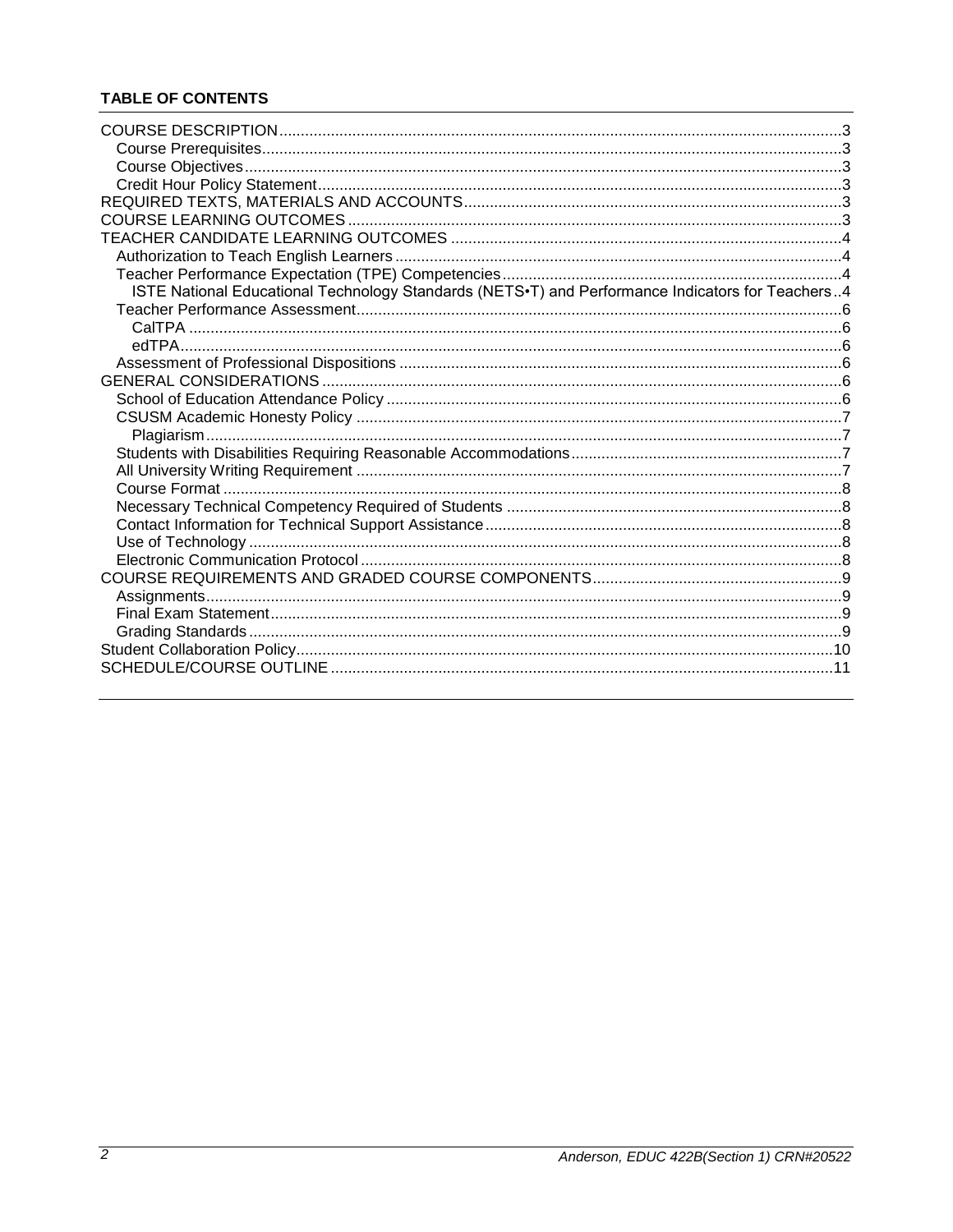# **COURSE DESCRIPTION**

<span id="page-2-0"></span>Equivalent to the second third of EDUC 422. Includes the productivity and professional practice skills and concepts in using technology in the classroom. Topics include educational uses of word processing, databases, and spreadsheets. *May not be taken for credit by students who have received credit for EDUC 422 and E494K.*

NOTE: The EDUC 422 course prepares teacher candidates to apply specific educational technology-based applications in methods courses for implementation in teaching and learning with students as well as to their own professional growth. When entering the teacher education program, School of Education faculty assume teacher candidates have competency in the applications covered in this course, and, therefore, will make assignments requiring teacher candidates to apply these skills.

#### <span id="page-2-1"></span>**Course Prerequisites**

Students need to have basic computing knowledge and skills such as word processing, file and folder organization and storage, e-mail and the Internet. It is recommended that students complete a fundamental computer literacy course with a grade B or higher in the last 12 months.

#### <span id="page-2-2"></span>**Course Objectives**

Teacher candidates will demonstrate competency in:

- Meeting the National Educational Technology Standards for Teachers (NETS•T) outlined below at a basic level of proficiency;
- Using a variety of educational technology tools that are applied in teaching and learning within the credential program and used in public school settings.

#### <span id="page-2-3"></span>**Credit Hour Policy Statement**

Per the University Credit Hour Policy:

 EDUC 422B is a 1-unit hybrid course in which students are expected to spend a total minimum of 45 hours engaged in learning through a combination of face-to-face time, out-of-class time, and online work. Students will attend 15 hours of face-to-face instructional time and dedicate a minimum of 10 hours each week of out-of-class and online work time associated with the face-to-face sessions.

# **REQUIRED TEXTS, MATERIALS AND ACCOUNTS**

<span id="page-2-4"></span>There is no required text for this course. Instead, you will need the following:

- File storage: Cloud storage or a mass storage device, e.g., USB flash drive (8 GB or larger)
- Use of campus email account or personal GMAIL account and Cougar Courses for course communication (provided free)

NOTE: It is not necessary to purchase the educational software, as many of the specific software titles are available on the Web in demo-version and/or available on campus.

### **COURSE LEARNING OUTCOMES**

<span id="page-2-5"></span>Upon successful completion of this course, students will (be able to):

- effectively use technology-based applications and digital tools to provide learning opportunities for K-12 students.
- communicate with peers using online forums and blog posts to reflect and respond to articles based on topics regarding technology in education.
- organize and manage online resources for projects and share with others by means of social bookmarks.
- demonstrate fluency in using Microsoft Word templates as well as Google Drive applications such as Docs, Sheets, Forms, and Presentation to collaborate on projects with peers.
- create a cloud-based presentation to evaluate educational digital tools and applications.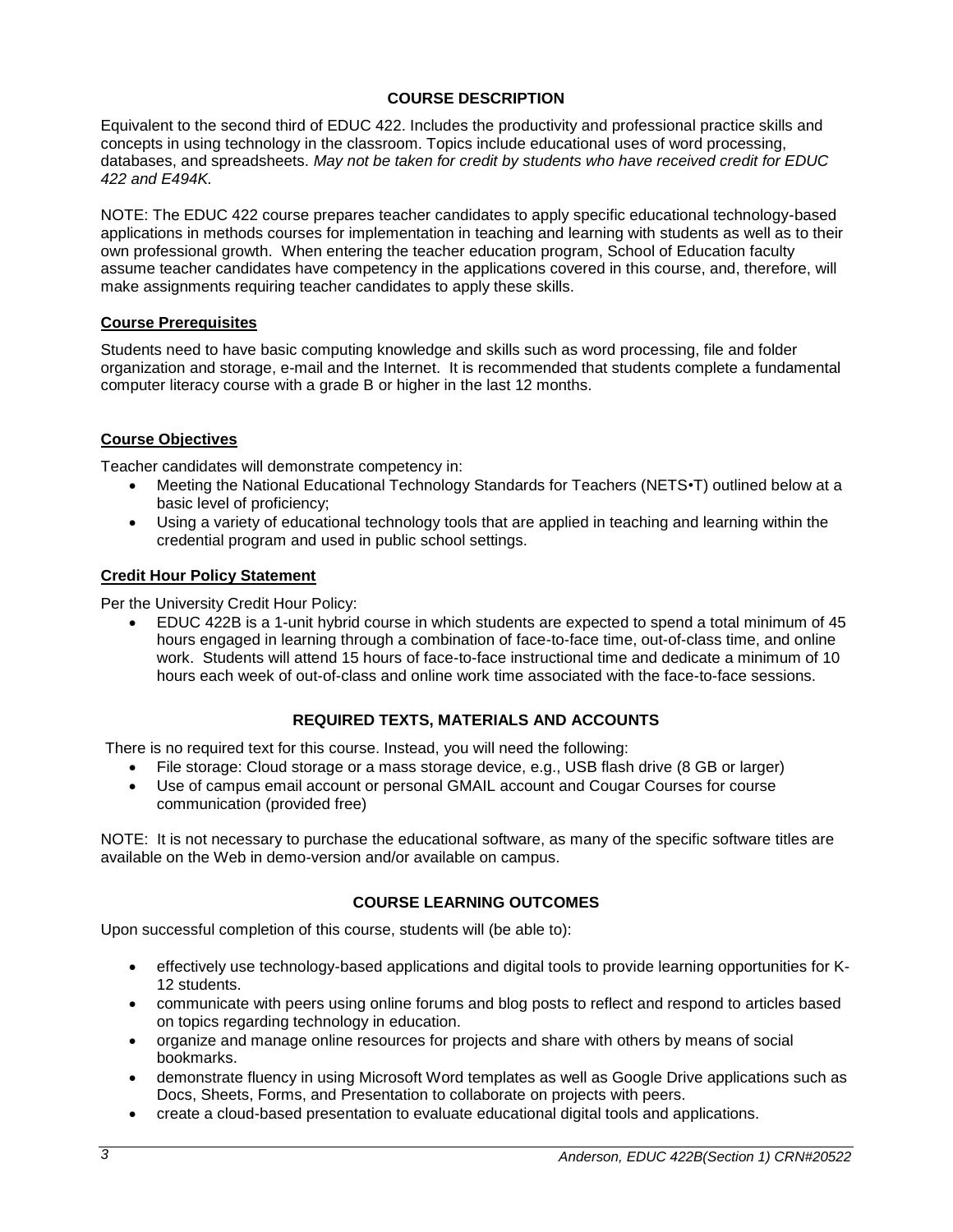- use a digital coding program to create an educational project to facilitate student learning
- use a website design template to create a mock teacher website to facilitate student learning and collaboration with students and parents

# **TEACHER CANDIDATE LEARNING OUTCOMES**

#### <span id="page-3-1"></span><span id="page-3-0"></span>**Authorization to Teach English Learners**

This credential program has been specifically designed to prepare teachers for the diversity of languages often encountered in California public school classrooms. The authorization to teach English learners is met through the infusion of content and experiences within the credential program, as well as additional coursework. Candidates successfully completing this program receive a credential with authorization to teach English learners. *(Approved by CCTC in SB 2042 Program Standards, August 02)*

#### <span id="page-3-2"></span>**Teacher Performance Expectation (TPE) Competencies**

The course objectives, assignments, and assessments have been aligned with the CTC standards for Single Subject, Multiple Subject, and Special Education Credential. This course is designed to help teachers seeking a California teaching credential to develop the skills, knowledge, and attitudes necessary to assist schools and district in implementing effective programs for all students. The successful candidate will be able to merge theory and practice in order to realize a comprehensive and extensive educational program for all students. You will be required to formally address the following TPEs in this course: The following TPEs are also addressed in this course:

- TPE 4 Making Content Accessible (NETS•T I and II)
- TPE 5 Student Engagement (NETS T I and II)
- TPE 6 Developmentally Appropriate Teaching Practices (NETS•T I and II)
- TPE 7 Teaching English Language Learners (NETS•T II and IV)
- TPE 12 Professional, Legal, and Ethical Obligations (NETS•T IV)
- TPE 13 Professional Growth (NETS•T V)

The course also addresses Special Education Standards by California Commission on Teacher Credentialing:

- Multiple and Single Subject Program Standard 13: Preparation to Teach Special Populations (Students with Special Needs) in the General Education Classroom
- Preliminary Education Specialist Program Design Standard 6: Using Educational and Assistive **Technology**

#### **ISTE National Educational Technology Standards (NETS•T) and Performance Indicators for Teachers**

<span id="page-3-3"></span>Effective teachers model and apply the National Educational Technology Standards for Students (NETS•S) as they design, implement, and assess learning experiences to engage students and improve learning; enrich professional practice; and provide positive models for students, colleagues, and the community. All teachers should meet the following standards and performance indicators. Teachers:

#### **I. Facilitate and Inspire Student Learning and Creativity**

Teachers use their knowledge of subject matter, teaching and learning, and technology to facilitate experiences that advance student learning, creativity, and innovation in both face-to-face and virtual environments. Teachers:

- **a.** promote, support, and model creative and innovative thinking and inventiveness
- **b.** engage students in exploring real-world issues and solving authentic problems using digital tools and resources
- **c.** promote student reflection using collaborative tools to reveal and clarify students' conceptual understanding and thinking, planning, and creative processes
- **d.** model collaborative knowledge construction by engaging in learning with students, colleagues, and others in face-to-face and virtual environments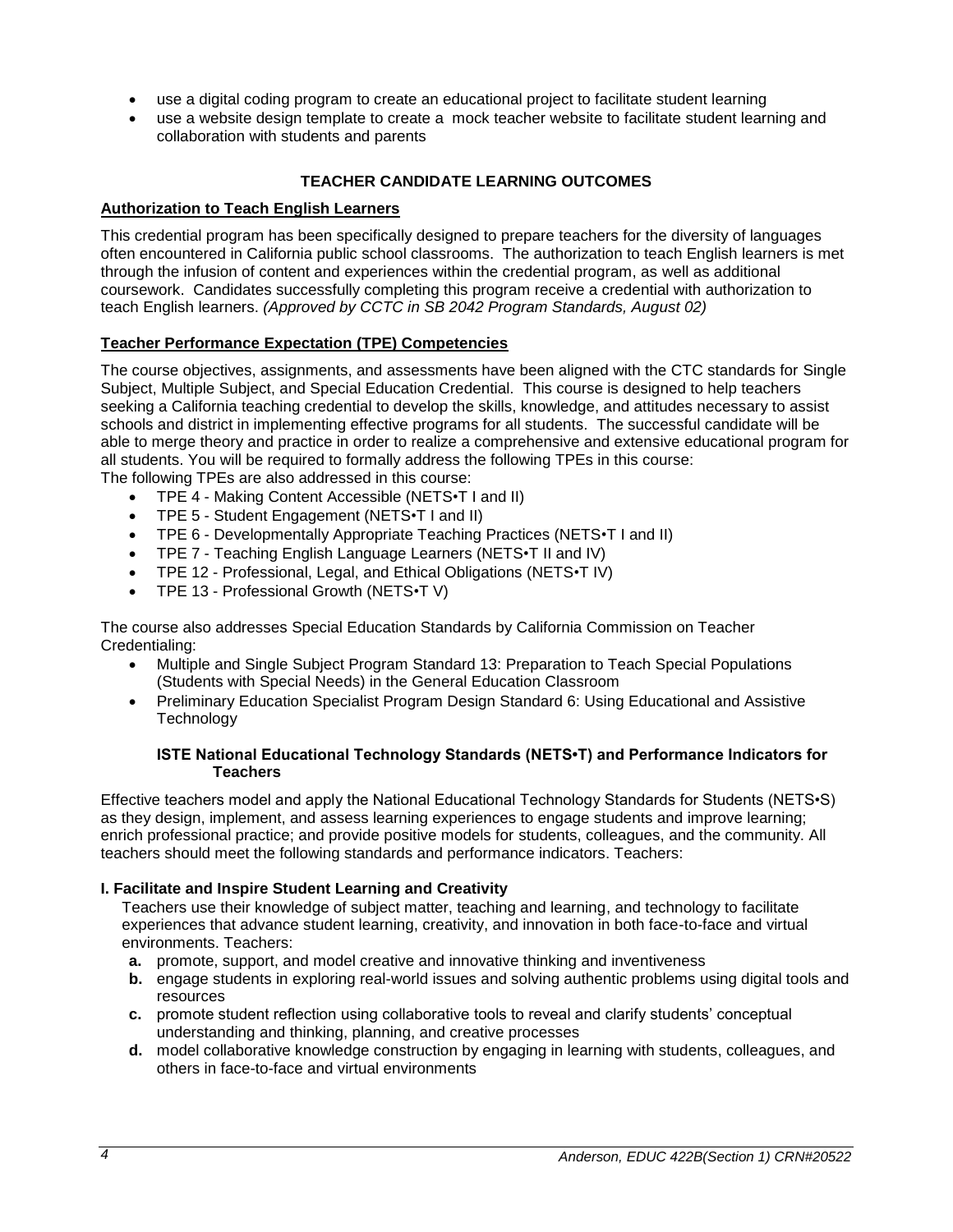# **II. Design and Develop Digital-Age Learning Experiences and Assessments**

Teachers design, develop, and evaluate authentic learning experiences and assessments incorporating contemporary tools and resources to maximize content learning in context and to develop the knowledge, skills, and attitudes identified in the NETS•S. Teachers:

- **a.** design or adapt relevant learning experiences that incorporate digital tools and resources to promote student learning and creativity
- **b.** develop technology-enriched learning environments that enable all students to pursue their individual curiosities and become active participants in setting their own educational goals, managing their own learning, and assessing their own progress
- **c.** customize and personalize learning activities to address students' diverse learning styles, working strategies, and abilities using digital tools and resources
- **d.** provide students with multiple and varied formative and summative assessments aligned with content and technology standards and use resulting data to inform learning and teaching

# **III. Model Digital-Age Work and Learning**

Teachers exhibit knowledge, skills, and work processes representative of an innovative professional in a global and digital society. Teachers:

- **a.** demonstrate fluency in technology systems and the transfer of current knowledge to new technologies and situations
- **b.** collaborate with students, peers, parents, and community members using digital tools and resources to support student success and innovation
- **c.** communicate relevant information and ideas effectively to students, parents, and peers using a variety of digital-age media and formats
- **d.** model and facilitate effective use of current and emerging digital tools to locate, analyze, evaluate, and use information resources to support research and learning

# **IV. Promote and Model Digital Citizenship and Responsibility**

Teachers understand local and global societal issues and responsibilities in an evolving digital culture and exhibit legal and ethical behavior in their professional practices. Teachers:

- **a.** advocate, model, and teach safe, legal, and ethical use of digital information and technology, including respect for copyright, intellectual property, and the appropriate documentation of sources
- **b.** address the diverse needs of all learners by using learner-centered strategies and providing equitable access to appropriate digital tools and resources
- **c.** promote and model digital etiquette and responsible social interactions related to the use of technology and information
- **d.** develop and model cultural understanding and global awareness by engaging with colleagues and students of other cultures using digital-age communication and collaboration tools

#### **V. Engage in Professional Growth and Leadership**

Teachers continuously improve their professional practice, model lifelong learning, and exhibit leadership in their school and professional community by promoting and demonstrating the effective use of digital tools and resources. Teachers:

- **a.** participate in local and global learning communities to explore creative applications of technology to improve student learning
- **b.** exhibit leadership by demonstrating a vision of technology infusion, participating in shared decision making and community building, and developing the leadership and technology skills of others
- **c.** evaluate and reflect on current research and professional practice on a regular basis to make effective use of existing and emerging digital tools and resources in support of student learning
- **d.** contribute to the effectiveness, vitality, and self-renewal of the teaching profession and of their school and community

<span id="page-4-0"></span>*ISTE (International Society for Technology in Education), 2008* [\(http://www.iste.org/docs/pdfs/nets-t](http://www.iste.org/docs/pdfs/nets-t-standards.pdf)[standards.pdf\)](http://www.iste.org/docs/pdfs/nets-t-standards.pdf)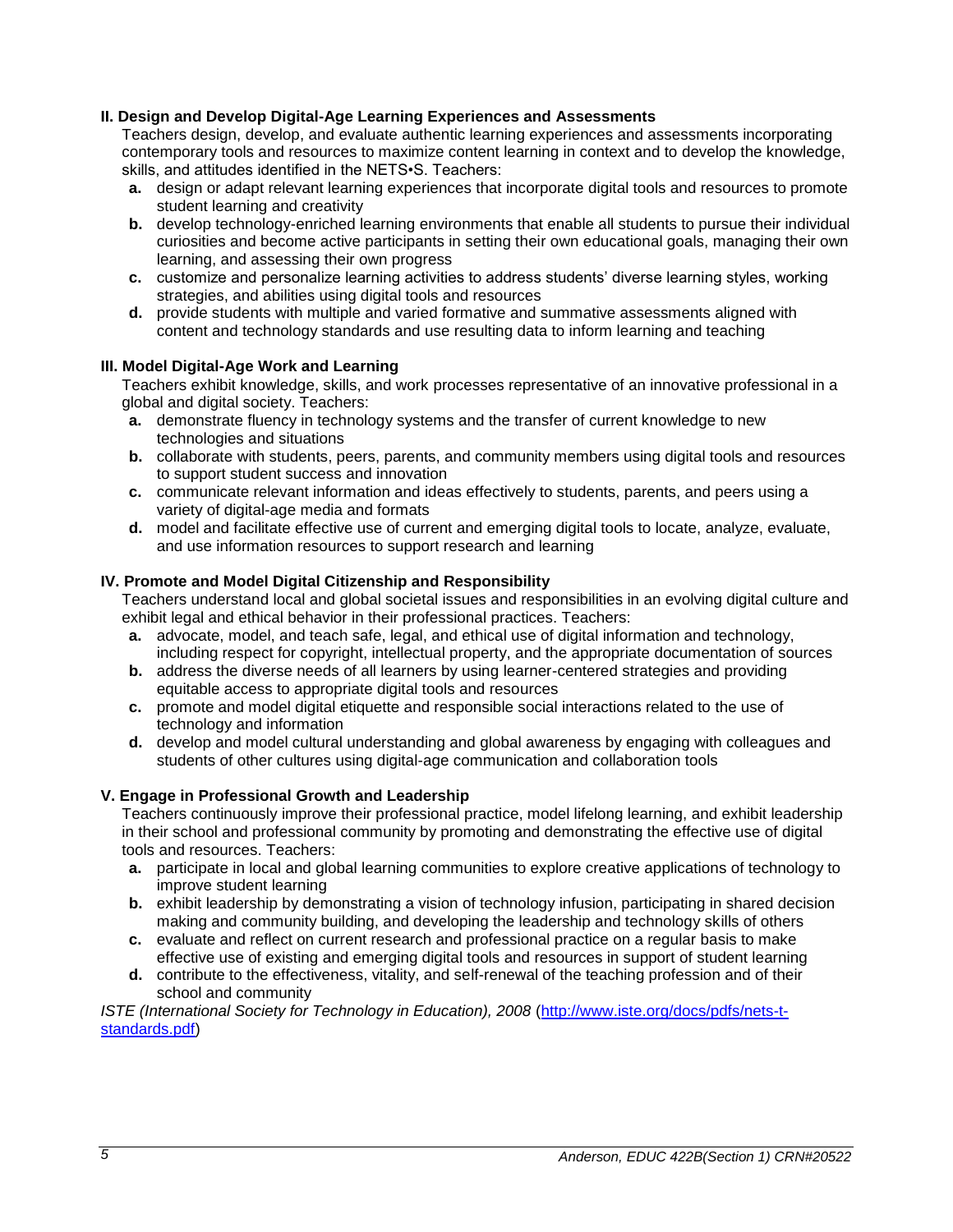# **Teacher Performance Assessment**

Beginning July 1, 2008 all California credential candidates must successfully complete a state-approved Teacher Performance Assessment (TPA), as part of the credential program of preparation. During the 2015- 16 academic year the CSUSM credential programs will use either the CalTPA (California Teacher Performance Assessment) or the edTPA (Educative Teacher Performance Assessment).

<span id="page-5-0"></span>Check with your program coordinator to determine which assessment is used for your credential program.

# **CalTPA**

To assist with your successful completion of the CalTPA, a series of informational seminars are offered over the course of the program. TPA related questions and logistical concerns are to be addressed during the seminars. Your attendance to TPA seminars will greatly contribute to your success on the assessment. The CalTPA Candidate Handbook, TPA seminar schedule, and other TPA support materials may be found on the SOE website:

<http://www.csusm.edu/education/CalTPA/ProgramMaterialsTPA.html>

#### <span id="page-5-1"></span>**edTPA**

Beginning in fall 2015, for newly entering initial candidates, the CSUSM assessment system is the edTPA. To assist with your successful completion of the edTPA, a capstone class is part of your curriculum. In this class edTPA related questions and logistical concerns are addressed. Additional support materials are available on the edTPA website: [http://www.edtpa.com/PageView.aspx?f=GEN\\_Candidates.html](http://www.edtpa.com/PageView.aspx?f=GEN_Candidates.html)

Additionally, to support your success in your credential program and with TPA, SOE classes use common pedagogical language, lesson plans (lesson designs), and unit plans (unit designs).

## <span id="page-5-2"></span>**Assessment of Professional Dispositions**

Assessing a candidate's dispositions within a professional preparation program is recognition that teaching and working with learners of all ages requires not only specific content knowledge and pedagogical skills, but positive attitudes about multiple dimensions of the profession. The School of Education has identified six dispositions – social justice and equity, collaboration, critical thinking, professional ethics, reflective teaching and learning, and life-long learning—and developed an assessment rubric. For each dispositional element, there are three levels of performance - *unacceptable*, *initial target*, and *advanced target*. The description and rubric for the three levels of performance offer measurable behaviors and examples.

The assessment is designed to provide candidates with ongoing feedback for their growth in professional dispositions and includes a self-assessment by the candidate. The dispositions and rubric are presented, explained and assessed in one or more designated courses in each program as well as in clinical practice. Based upon assessment feedback candidates will compose a reflection that becomes part of the candidate's Teaching Performance Expectation portfolio. Candidates are expected to meet the level of *initial target* during the program.

# **GENERAL CONSIDERATIONS**

# <span id="page-5-4"></span><span id="page-5-3"></span>**School of Education Attendance Policy**

Due to the dynamic and interactive nature of courses in the School of Education, all candidates are expected to attend all classes and participate actively. At a minimum, candidates must attend more than 80% of class time, or s/he may not receive a passing grade for the course at the discretion of the instructor. Individual instructors may adopt more stringent attendance requirements. Should the candidate have extenuating circumstances, s/he should contact the instructor as soon as possible. *(Adopted by the COE Governance Community, December 1997).*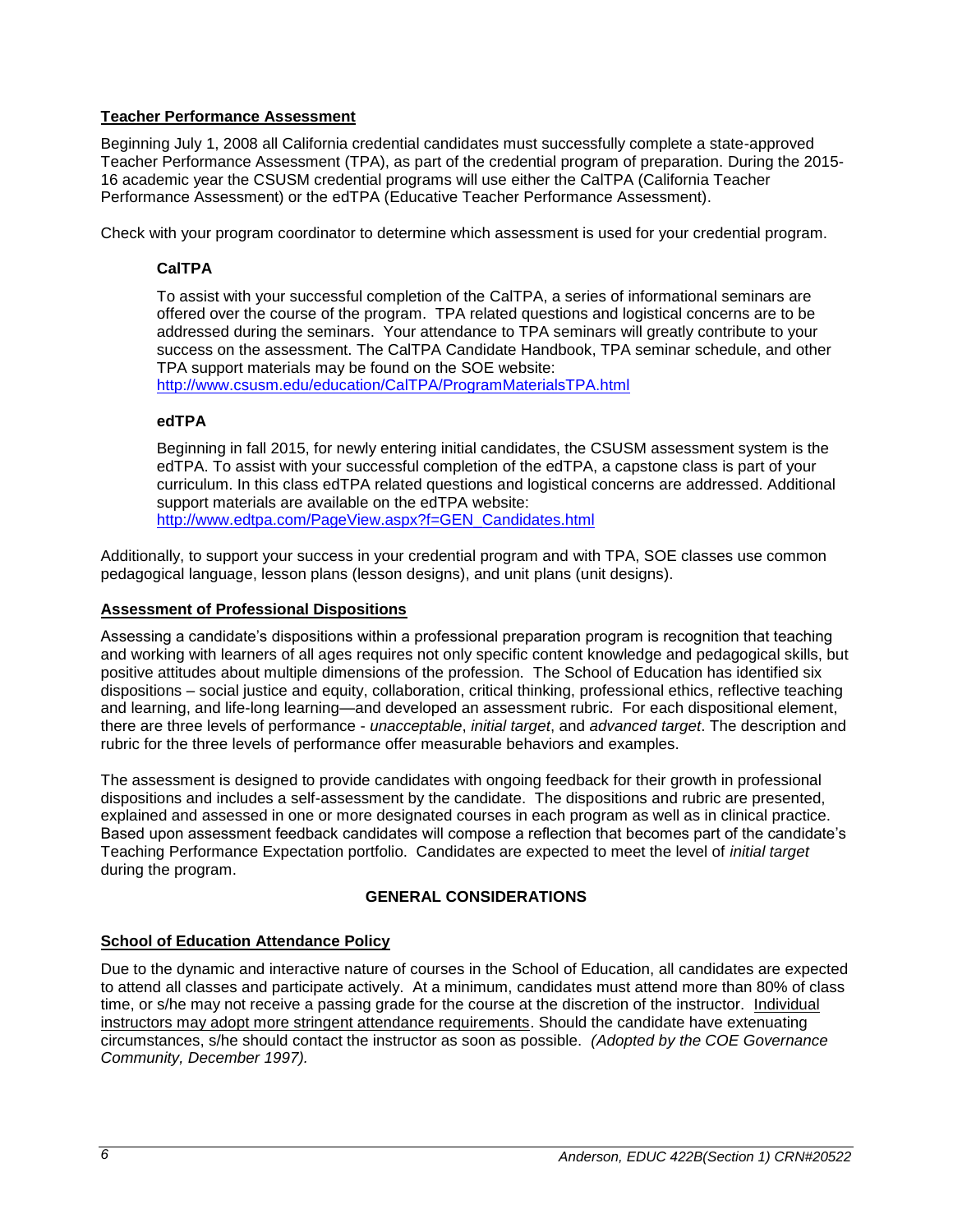Teacher education is a professional preparation program. We practice positive professional dispositions. In addition, there will be discussion in each session. Active participation is important for the collective learning of the class members.

Accordingly, if more than 3 hours of class time (including online modules) are missed, a student cannot receive higher than a C+. Excessive tardiness will also result in loss of attendance/participation points. Notifying the instructor does not constitute an excuse. If extraordinary circumstances occur, please make an appointment with the instructor. Remember that communication is the key to success.

In addition to attending course sessions, students may need to use campus resources for some assignments. All students must plan times they can work in labs on campus. Students are required to check campus resources and availability of labs. Mac computers are available in ACD 202, ACD 211, UH 271, UH 273, and SCI2 306 in addition to other locations such as the library 2<sup>nd</sup> floor. Students are required to use campus issued-email accounts and check email and the class Cougar Course (Moodle) site at least two times per week to communicate with instructor and peers.

# <span id="page-6-0"></span>**CSUSM Academic Honesty Policy**

Students will be expected to adhere to standards of academic honesty and integrity, as outlined in the Student Academic Honesty Policy. All assignments must be original work, clear and error-free. All ideas/material that are borrowed from other sources must have appropriate references to the original sources. Any quoted material should give credit to the source and be punctuated accordingly.

Academic Honesty and Integrity: Students are responsible for honest completion and representation of their work. Your course catalog details the ethical standards and penalties for infractions. There will be zero tolerance for infractions. If you believe there has been an infraction by someone in the class, please bring it to the instructor's attention. The instructor reserves the right to discipline any student for academic dishonesty, in accordance with the general rules and regulations of the university. Disciplinary action may include the lowering of grades and/or the assignment of a failing grade for an exam, assignment, or the class as a whole.

Incidents of Academic Dishonesty will be reported to the Dean of Students. Sanctions at the University level may include suspension or expulsion from the University. Refer to the full Academic Honesty Policy at: [http://www.csusm.edu/policies/active/documents/Academic\\_Honesty\\_Policy.html](http://www.csusm.edu/policies/active/documents/Academic_Honesty_Policy.html)

<span id="page-6-1"></span>

#### **Plagiarism**

As an educator, it is expected that each candidate will do his/her own work, and contribute equally to group projects and processes. Plagiarism or cheating is unacceptable under any circumstances. If you are in doubt about whether your work is paraphrased or plagiarized see the Plagiarism Prevention for Students website [http://library.csusm.edu/plagiarism/index.html.](http://library.csusm.edu/plagiarism/index.html) If there are questions about academic honesty, please consult the University catalog.

#### <span id="page-6-2"></span>**Students with Disabilities Requiring Reasonable Accommodations**

Students with disabilities who require reasonable accommodations must be approved for services by providing appropriate and recent documentation to the Office of Disabled Student Services (DSS). This office is located in Craven Hall 4300, and can be contacted by phone at (760) 750-4905, or TTY (760) 750- 4909. Candidates authorized by DSS to receive reasonable accommodations should meet with their instructor during office hours or, in order to ensure confidentiality, in a more private setting.

#### <span id="page-6-3"></span>**All University Writing Requirement**

The CSUSM writing requirement of 850 words for a 1-unit course is met through the completion of course assignments. Therefore, all writing will be looked at for content, organization, grammar, spelling, and format.

If needed, it is suggested that you make an appointment with the Writing Center [\(http://www.csusm.edu/writing\\_center/\)](http://www.csusm.edu/writing_center/) to seek help with writing skills before submitting your written assignments.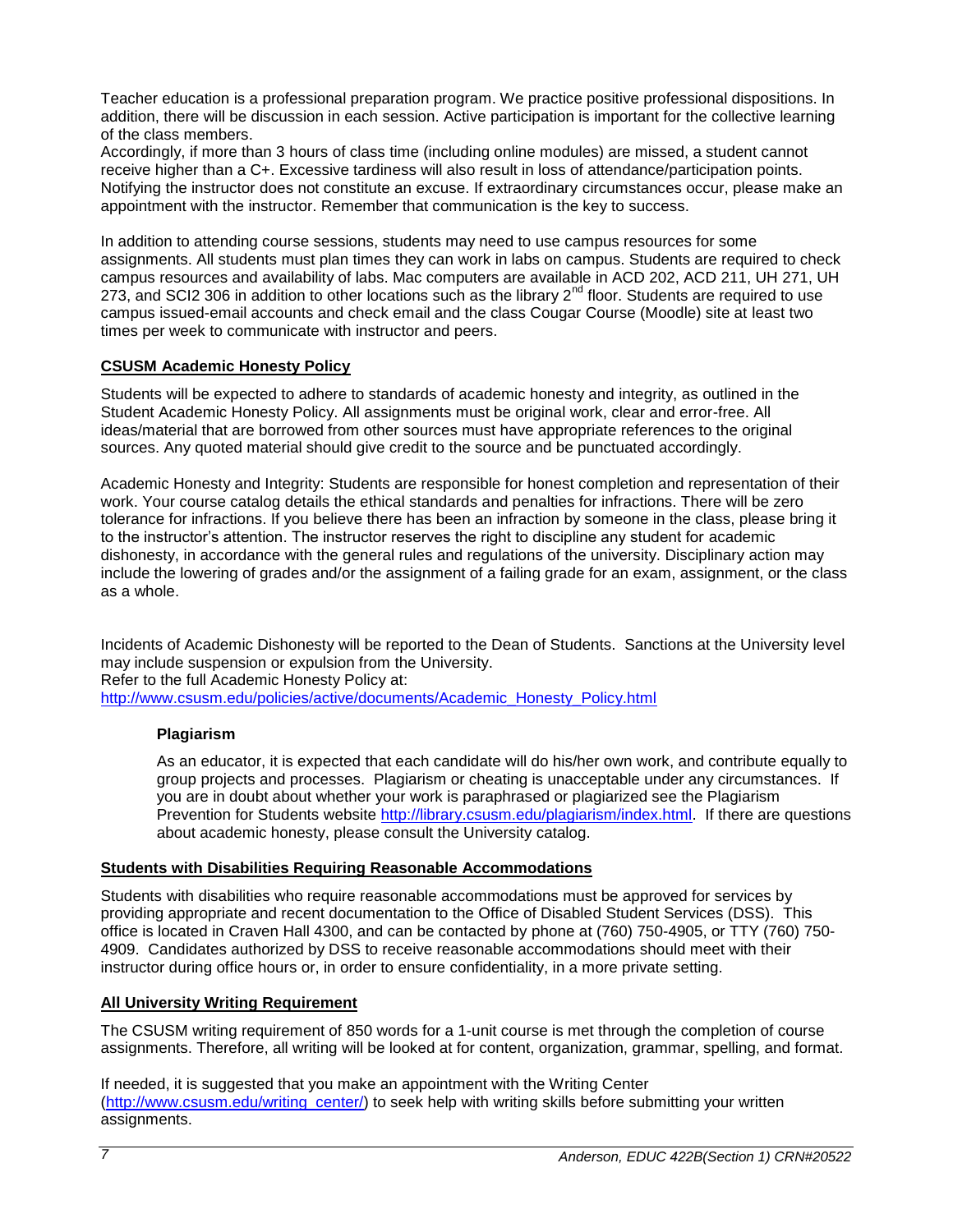# <span id="page-7-0"></span>**Course Format**

This course is offered in a hybrid (HY) format in which students are expected to spend a total minimum of 45 hours engaged in learning through a combination of face-to-face time, out-of-class time, and online work.

#### <span id="page-7-1"></span>**Necessary Technical Competency Required of Students**

Students need to have basic computing knowledge and skills such as word processing, file and folder organization and storage, e-mail and the Internet.

## <span id="page-7-2"></span>**Contact Information for Technical Support Assistance**

Customer support for Google Drive software can be located at

[https://support.google.com/drive/?hl=en#topic=14940.](https://support.google.com/drive/?hl=en#topic=14940) Additionally, the CSUSM Technology Student Help Desk is located in Kellogg 2013 and can be reached at 760-750-6505 (Mon.-Thur. 8am-9pm; Fri. 8am-5pm).

# <span id="page-7-3"></span>**Use of Technology**

Course participants are expected to demonstrate competency in the use of various forms of technology (i.e. word processing, electronic mail, Moodle, use of the Internet, and/or multimedia presentations). Specific requirements for course assignments with regard to technology are at the discretion of the instructor. Keep a digital copy of all assignments for use in your teaching portfolio. All assignments will be submitted online. Details will be given in class.

#### <span id="page-7-4"></span>**Electronic Communication Protocol**

Electronic correspondence is a part of your professional interactions. If you need to contact the instructor, email is often the easiest way to do so. It is my intention to respond to all received e-mails in a timely manner. Please be reminded that e-mail and on-line discussions are a very specific form of communication, with their own nuances and etiquette. For instance, electronic messages sent in all upper case (or lower case) letters, major typos, or slang, often communicate more than the sender originally intended. With that said, please be mindful of all e-mail and on-line discussion messages you send to your colleagues, to faculty members in the School of Education, or to persons within the greater educational community. All electronic messages should be crafted with professionalism and care.

Things to consider:

- Would I say in person what this electronic message specifically says?
- How could this message be misconstrued?
- Does this message represent my highest self?
- Am I sending this electronic message to avoid a face-to-face conversation?

In addition, if there is ever a concern with an electronic message sent to you, please talk with the author in person in order to correct any confusion.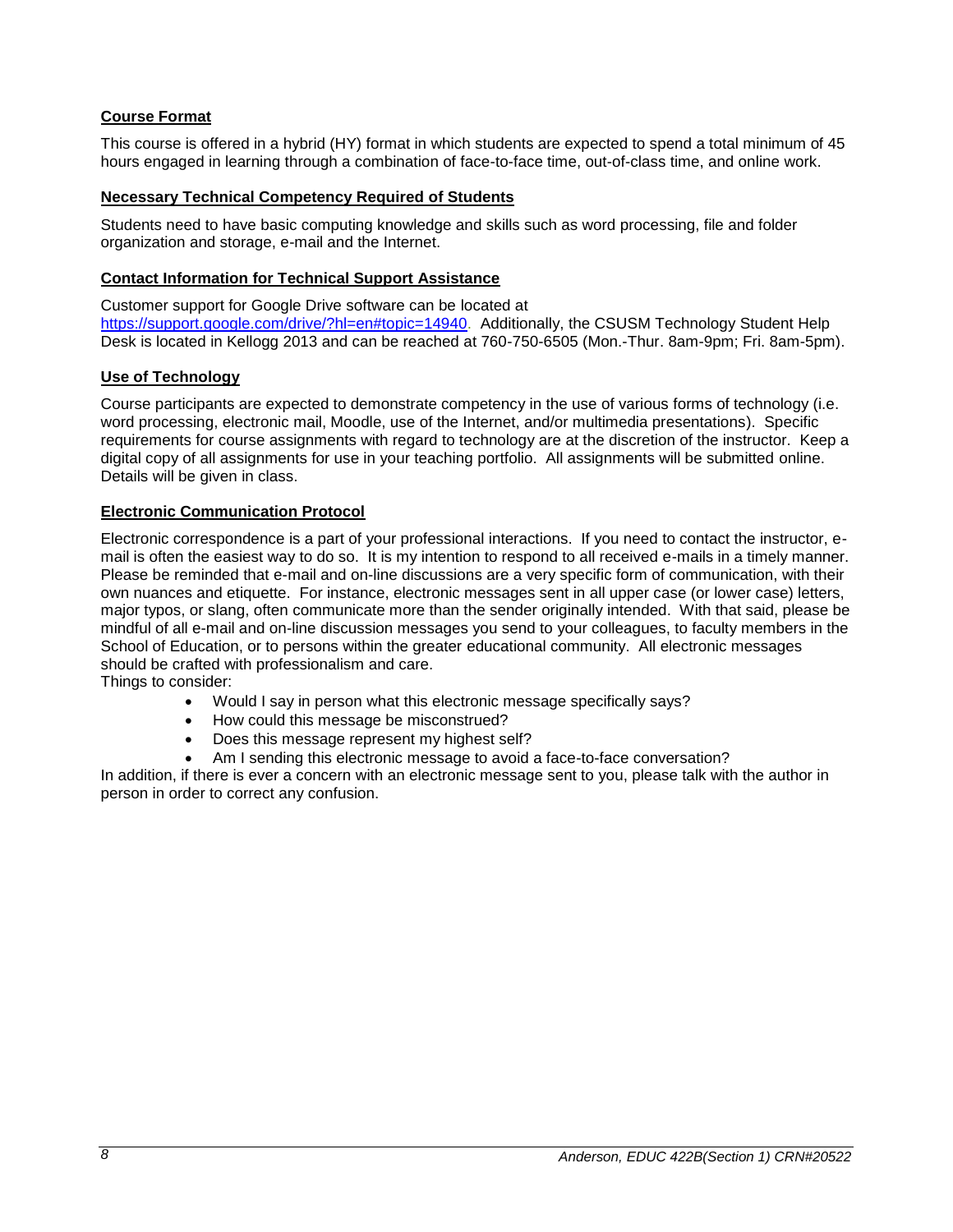# **COURSE REQUIREMENTS AND GRADED COURSE COMPONENTS**

#### <span id="page-8-1"></span><span id="page-8-0"></span>**Assignments**

| <b>Assignment</b>     | <b>Description</b>                                                                                                               | <b>Pts</b> | <b>Due</b>       |
|-----------------------|----------------------------------------------------------------------------------------------------------------------------------|------------|------------------|
| Reading               | Reflect on course readings related to NETS and current issues in                                                                 |            | <b>Entries</b>   |
| Reflections &         | educational technology; maintain professional blogs, contribute to                                                               |            | 3/9,             |
| Comments              | online discussions, and apply Netiquette in the process.                                                                         |            | Comments<br>3/13 |
| <b>NETS &amp; TPE</b> | Students organize course activities and assignments. Students                                                                    |            | 3/13             |
| 14                    | reflect on NETS and select course artifacts to show evidence for                                                                 |            |                  |
| Spreadsheet           | meeting TPE 14, which is based on NETS.T.                                                                                        |            |                  |
| Apps for              | Students will collaborate to review a wide range of interactive                                                                  | 15         | 3/20             |
| Education             | educational Tablet-based and Internet-based resources. Students                                                                  |            |                  |
| Slideshow             | select and review 6 activities, web sites, lesson plans, or interactive                                                          |            |                  |
|                       | resources, noting NETS-S and opportunities for student learning                                                                  |            |                  |
|                       | through a slideshow presentation.                                                                                                |            |                  |
| Computational         | Students explore computational thinking and use Scratch to create                                                                | 15         | 3/20             |
| Thinking &            | an inspiring educational project to facilitate student learning.                                                                 |            |                  |
| Coding<br>Personal    |                                                                                                                                  | 15         | 3/27             |
| Learning              | Students use Web 2.0 tools to build a personal learning network and<br>engage in collaborative learning and professional growth. |            |                  |
| <b>Network</b>        |                                                                                                                                  |            |                  |
| Teacher               | Students create a website to facilitate student learning and                                                                     |            | 3/27             |
| Website               | collaboration with students and parents.                                                                                         |            |                  |
| Attendance &          | Teacher candidates are expected to have a positive disposition                                                                   | 10         | <b>NA</b>        |
| Professional          | toward teaching and learning. They should help each other and                                                                    |            |                  |
| <b>Dispositions</b>   | create a positive classroom environment for everyone. This means                                                                 |            |                  |
|                       | having a positive attitude in class, being on time and actively                                                                  |            |                  |
|                       | engaged in discussions and activities both in class and online.                                                                  |            |                  |

TOTAL POINTS POSSIBLE = 100

Detailed information is provided on Cougar Courses. Please note that modifications may occur at the discretion of the instructor. In addition to the assignments described above, performance assessment will be on student's cooperation and flexibility in response to unforeseen challenges and student's ability to perform tasks using a variety of technology tools.

#### <span id="page-8-2"></span>**Final Exam Statement**

There will be no final exam for this course.

#### <span id="page-8-3"></span>**Grading Standards**

Final grades are calculated on the standard of the percentages listed below based on a total of 100 possible points:

| A: 93% - 100%     | A-: 90% - 92% | B+: 87% - 89% | B: 83% - 86%  |
|-------------------|---------------|---------------|---------------|
| $B - 80\% - 82\%$ | C+: 77% - 79% | C: 73% - 76%  | C-: 70% - 72% |
| $D: 60\% - 69\%$  | F: below 60   |               |               |

All assignments, requirements, due dates and scoring rubrics will be available through Cougar Courses. You are responsible to track your grades and progress in the course. In order to successfully complete this course, all assignments must be completed at an acceptable level noted on assignment directions and rubrics.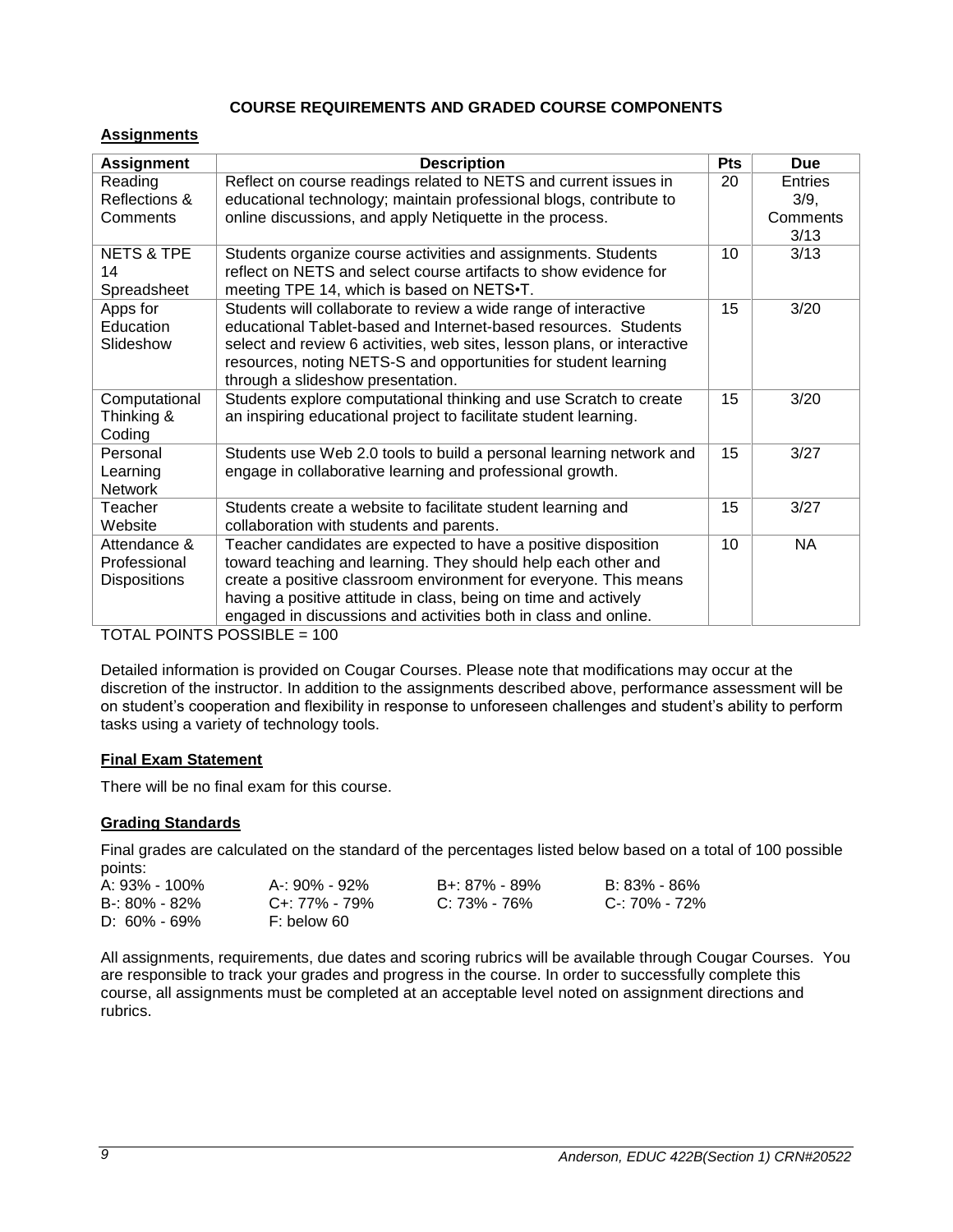#### **Policy on Late/Missed Work**

**All assignments are due by 11:55 p.m. on the due date, unless specified otherwise.** Points will be deducted from late work as follows: -1 point one day late, -2 two days late, -3 three days late, and so on. After a week, no assignments will be accepted. If extraordinary circumstances occur, please contact the instructor immediately.

Failure to complete this course with a grade of C+ or higher will prohibit a teacher candidate from entering a teaching credential program.

#### <span id="page-9-0"></span>**Student Collaboration Policy**

Students will be required to work together on various assignments such as reading and responding to each other's blog posts and evaluating educational resources to create a slideshow presentation. Each course participant should complete all work in an equitable manner.